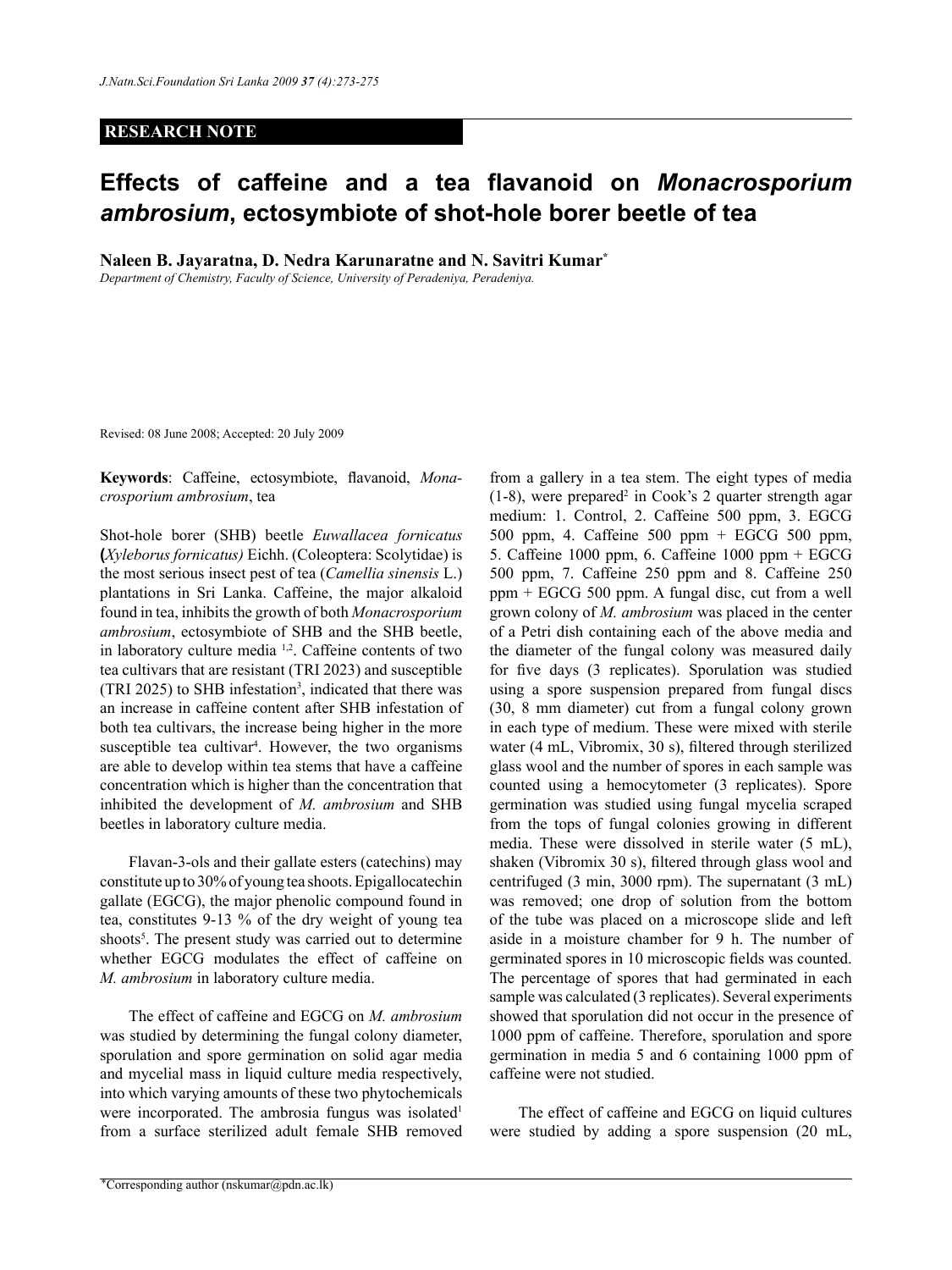$5x10^3$  spores/cm<sup>2</sup>)<sup>1</sup> to a Czapek-dox liquid culture medium (2000 mL)4 . Calculated amounts of caffeine and /or EGCG was added to each of twenty 250 mL conical flasks under sterile conditions to obtain concentrations



Figure 1: Control (1), EGCG 500 ppm (3) and Caffeine 1000 ppm (5) Figure 2: Control (1), Caffeine 500 ppm ( Caffeine 1000 ppm + EGCG 500 ppm (6)





**Figure 2:** Control (1), Caffeine 500 ppm (2), EGCG 500 ppm (3) and affeine  $500$  ppm + EGCG  $500$  ppm  $(4)$ 

| <b>Table 1:</b> Effect of Caffeine and ECGC on <i>M. ambrosium</i> on laboratory culture media |  |  |
|------------------------------------------------------------------------------------------------|--|--|
|                                                                                                |  |  |

|                                             |                                     | Growth Parameters-Percentage Reduction |             |                   |             |  |
|---------------------------------------------|-------------------------------------|----------------------------------------|-------------|-------------------|-------------|--|
| Medium (No.)<br><b>Treatment Parameters</b> |                                     | Fungal colony                          | Sporulation | Spore germination | Fungal mass |  |
|                                             |                                     | diameter                               |             |                   |             |  |
|                                             | Control                             | 0.0                                    | 0.0         | 0.0               | 0.0         |  |
| $\overline{c}$                              | Caffeine 500 ppm                    | 17.5                                   | 85.0        | 55.0              | 23.6        |  |
| 3                                           | EGCG 500 ppm                        | 0.0                                    | 5.0         | 36.0              | 56.0        |  |
| 4                                           | Caffeine $500$ ppm + EGCG $500$ ppm | 15.0                                   | 90.0        | 39.0              | 58.0        |  |
| 5                                           | Caffeine 1000 ppm                   | 42.0                                   | Not done    | Not done          | Not done    |  |
| 6                                           | Caffeine $1000$ ppm + EGCG 500 ppm  | 37.0                                   | Not done    | Not done          | Not done    |  |
|                                             | Caffeine 250 ppm                    | 7.5                                    | 70          | 55.0              | Not done    |  |
| 8                                           | Caffeine $250$ ppm + EGCG 500 ppm   | 5.0                                    | 70          | 59.0              | Not done    |  |

The percentage reduction in the diameter of the fungal colony in caffeine containing media 2, 4, 5, 6 (500 ppm and 1000 ppm caffeine), 7 and 8 (250 ppm caffeine) was significantly greater when compared to the control medium 1 (Figure 1) and the EGCG containing medium 3 (Table 1). Therefore, the presence of EGCG in the medium apparently does not have an effect on the diameter of the fungal colony while the percentage reduction in the diameter of the fungal colony was less in caffeine media which contained EGCG (media 4, 5 and 6). Therefore, EGCG modulates the inhibitory effect of caffeine on mycelial development on laboratory media.

The presence of EGCG did not significantly modify the effect of caffeine on sporulation. A pronounced reduction in sporulation was observed in the caffeine

8 (Table 1). Sporulation in medium 3 (with EGCG) containing media when compared to sporulation in the control medium 1 as observed in our previous study4 was not significantly different from sporulation in the control medium 1 and the presence of EGCG did not significantly modify the effect of caffeine on sporulation (Table 1, media 7 & 8). A significantly higher number of spores germinated from mycelia grown in EGCG containing media 3 and 4, when compared with caffeine containing media 2, 7 and 8. Therefore, the inhibitory effect of caffeine on spore germination was reduced in the presence of EGCG.

A significant reduction in the weight (56% and 58% respectively) of mycelia was observed in mycelia grown in the EGCG containing media 3 and 4 respectively